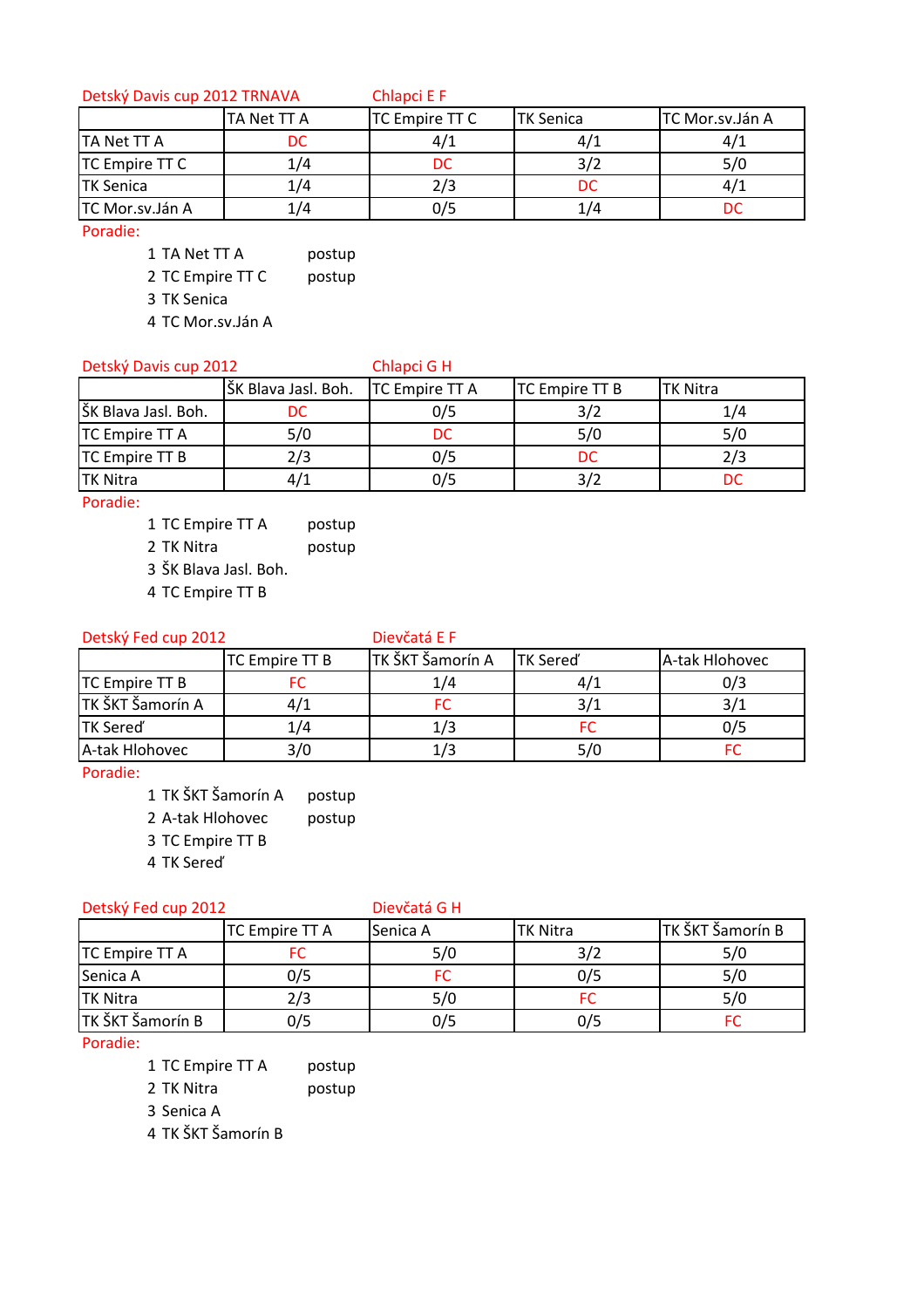## Detský Davis cup 2012 TRNAVA Chlapci E

|                     | TA Net TT A | TC Empire TT C | MŠO Štúrovo | <b>HTC Hlohovec</b> |
|---------------------|-------------|----------------|-------------|---------------------|
| <b>TA Net TT A</b>  | DC          |                | 47.         |                     |
| TC Empire TT C      | L/4         | nr             |             |                     |
| MŠO Štúrovo A       | 1/4         | 1/4            | DC          |                     |
| <b>HTC Hlohovec</b> |             | 74             | 174         |                     |

Poradie:

- 1 TA Net TT A
- 2 TC Empire TT C
- 3 MŠO Štúrovo A
- 4 HTC Hlohovec

## Detský Davis cup 2012 Chlapci F

|                  | <b>TA Net TT B</b> | <b>TK Senica</b> | TC Mor.sv.Ján A | <b>TK Sered</b> |
|------------------|--------------------|------------------|-----------------|-----------------|
| TA Net TT B      | DC                 | 2/3.             | 2/3             | 5/0             |
| <b>TK Senica</b> |                    |                  | 4/1             |                 |
| TC Mor.sv.Ján A  |                    | L/4              | DC              |                 |
| <b>TK Sered</b>  | 0/5                | 2/3              |                 |                 |

Poradie:

- 1 TK Senica
- 2 TC Mor.sv.Ján A
- 3 TA Net TT B
- 4 TK Sereď

# Detský Davis cup 2012 Chlapci G

|                     | MŠO Štúrovo B | <b>TC Empire TT A</b> | TC Mor.sv.Ján B | ŠK Blava Jasl. Boh. |
|---------------------|---------------|-----------------------|-----------------|---------------------|
| MŠO Štúrovo B       | DC            | 0/5                   | 1/4             | 0/5                 |
| TC Empire TT A      | 5/0           |                       | 5/0             | 5/0                 |
| TC Mor.sv.Ján B     | 4/1           | 0/5                   | DC              | 0/5                 |
| ŠK Blava Jasl. Boh. | 5/0           | 0/5                   | 0/5             |                     |

Poradie:

- 1 TC Empire TT A
- 2 ŠK Blava Jasl. Boh.
- 3 TC Mor.sv.Ján B
- 4 MŠO Štúrovo B

## Detský Davis cup 2012 Chlapci H

|                           | TA Net TT C | <b>TC</b> Empire TT B | <b>TK Nitra</b> | <b>TK Spartak Komár</b> |  |
|---------------------------|-------------|-----------------------|-----------------|-------------------------|--|
| TA Net TT C               | DC          |                       |                 |                         |  |
| <b>TC Empire TT B</b>     |             | DC.                   |                 |                         |  |
| <b>TK Nitra</b>           |             |                       | DC              |                         |  |
| <b>TK Spartak Komárno</b> |             |                       |                 |                         |  |

Poradie:

- 1 TK Nitra
- 2 TC Empire TT B
- 3 TK Spartak Komárno

4 TA Net TT C